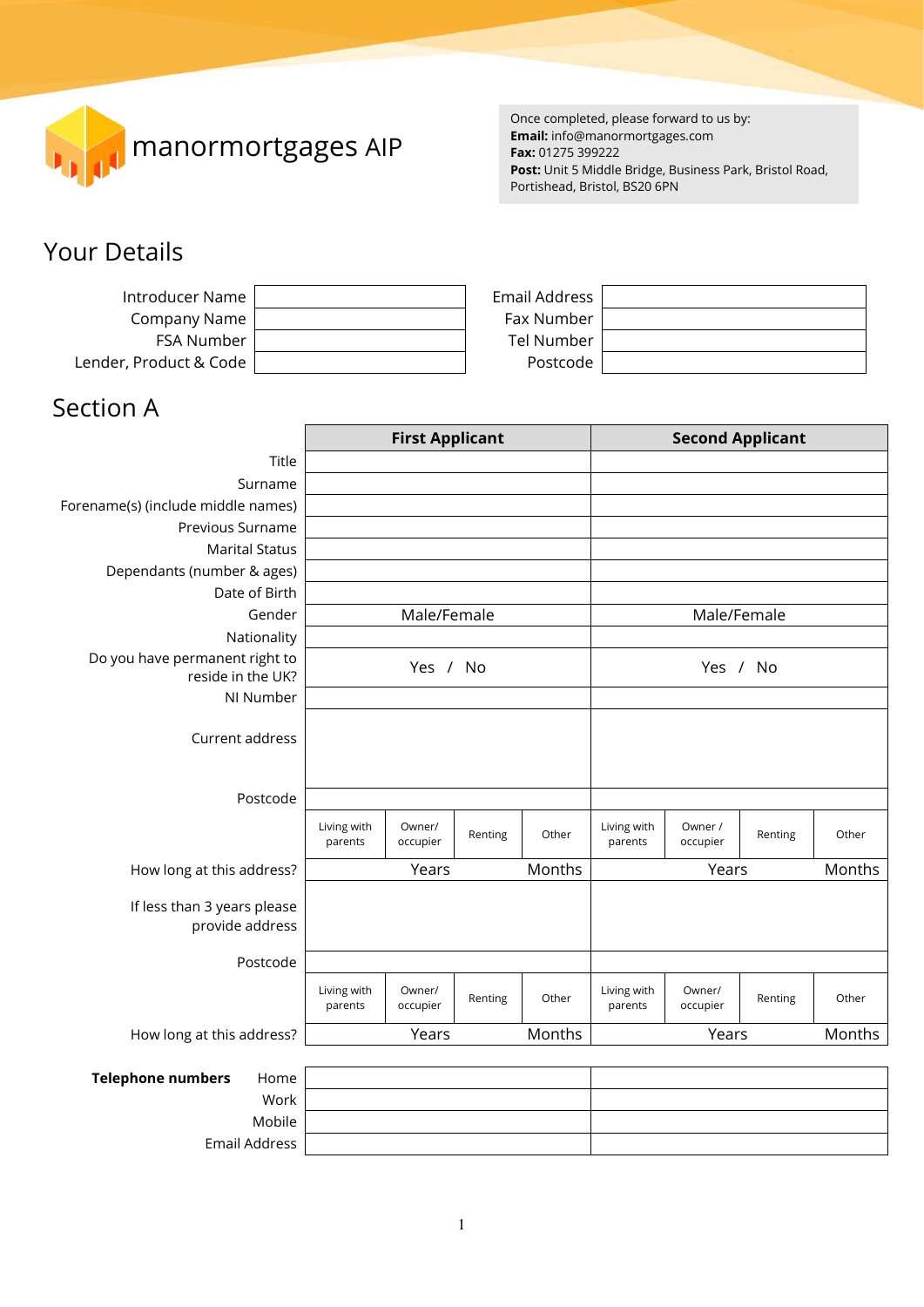# Section B

Current residential mortgage details

| Current Lender                                  | Original PP $\vert$ £           |   |
|-------------------------------------------------|---------------------------------|---|
| Original mortgage amount borrowed $\vert$ $\pm$ | Amount outstanding now $\mid$ £ |   |
| Date mortgage taken out                         | Current value $\vert$ £         |   |
| Current monthly payment $\mid$ £                | Interest rate                   | % |

# Section C

Employment & Income

|                                                                  | <b>First Applicant</b> |                  |                  |                                                                         | <b>Second Applicant</b> |                  |
|------------------------------------------------------------------|------------------------|------------------|------------------|-------------------------------------------------------------------------|-------------------------|------------------|
| Are you                                                          | Employed               | Self<br>Employed | Contractor       | Employed                                                                | Self<br>Employed        | Contractor       |
| Occupation                                                       |                        |                  |                  |                                                                         |                         |                  |
| Time with current employer                                       | Years                  |                  | Months           |                                                                         | Years                   | Months           |
| Is there a probationary period?                                  | Yes / No               | End date:        |                  | Yes / No                                                                | End date:               |                  |
| Employers name                                                   |                        |                  |                  |                                                                         |                         |                  |
|                                                                  |                        |                  |                  | If employment less than 1 year then please provide details in section K |                         |                  |
| If Self Employed:                                                |                        |                  |                  |                                                                         |                         |                  |
| Number of years self employed                                    |                        |                  |                  |                                                                         |                         |                  |
| How many years' accounts available                               |                        |                  |                  |                                                                         |                         |                  |
| Nature of your self employment                                   |                        |                  |                  |                                                                         |                         |                  |
| Self employed income                                             | Latest Yr 20           | Prev Yr 20       | Prev Yr 20       | Latest Yr 20                                                            | Prev Yr 20              | Prev Yr 20       |
| Ltd Company = salary and dividends<br>Sole Trader = $net$ profit | $\pounds$              | £                | £                | £                                                                       | £                       | £                |
|                                                                  |                        |                  |                  |                                                                         |                         |                  |
| Basic annual salary                                              | £                      |                  |                  | £                                                                       |                         |                  |
| Guaranteed Overtime/Bonus                                        | £                      |                  |                  | £                                                                       |                         |                  |
| Regular Overtime/Bonus                                           | £                      |                  |                  | £                                                                       |                         |                  |
| Other income<br>(eg. CTC/ WTC/ Child Ben)                        | £                      |                  |                  | £                                                                       |                         |                  |
| Total annual income                                              | £                      |                  |                  | £                                                                       |                         |                  |
| Take home pay                                                    | $\pounds$              |                  | Weekly / Monthly | £                                                                       |                         | Weekly / Monthly |

Do you hold a current bank account? Yes / No Yes / No Yes / No

# Section D

Financial commitments (credit/store cards, mail order, loans etc)

| App | Loan Type | Lender | Purpose | Monthly<br>Payments | Outstanding<br>balance | Term | Limit | Arrears | Secured | To be<br>repaid |
|-----|-----------|--------|---------|---------------------|------------------------|------|-------|---------|---------|-----------------|
|     |           |        |         | £                   | £                      |      |       |         | Y/N     | Y/N             |
|     |           |        |         | £                   | £                      |      |       |         | Y/N     | Y/N             |
|     |           |        |         | £                   | £                      |      |       |         | Y/N     | Y/N             |
|     |           |        |         | £                   | £                      |      |       |         | Y/N     | Y/N             |
|     |           |        |         | £                   | £                      |      |       |         | Y/N     | Y/N             |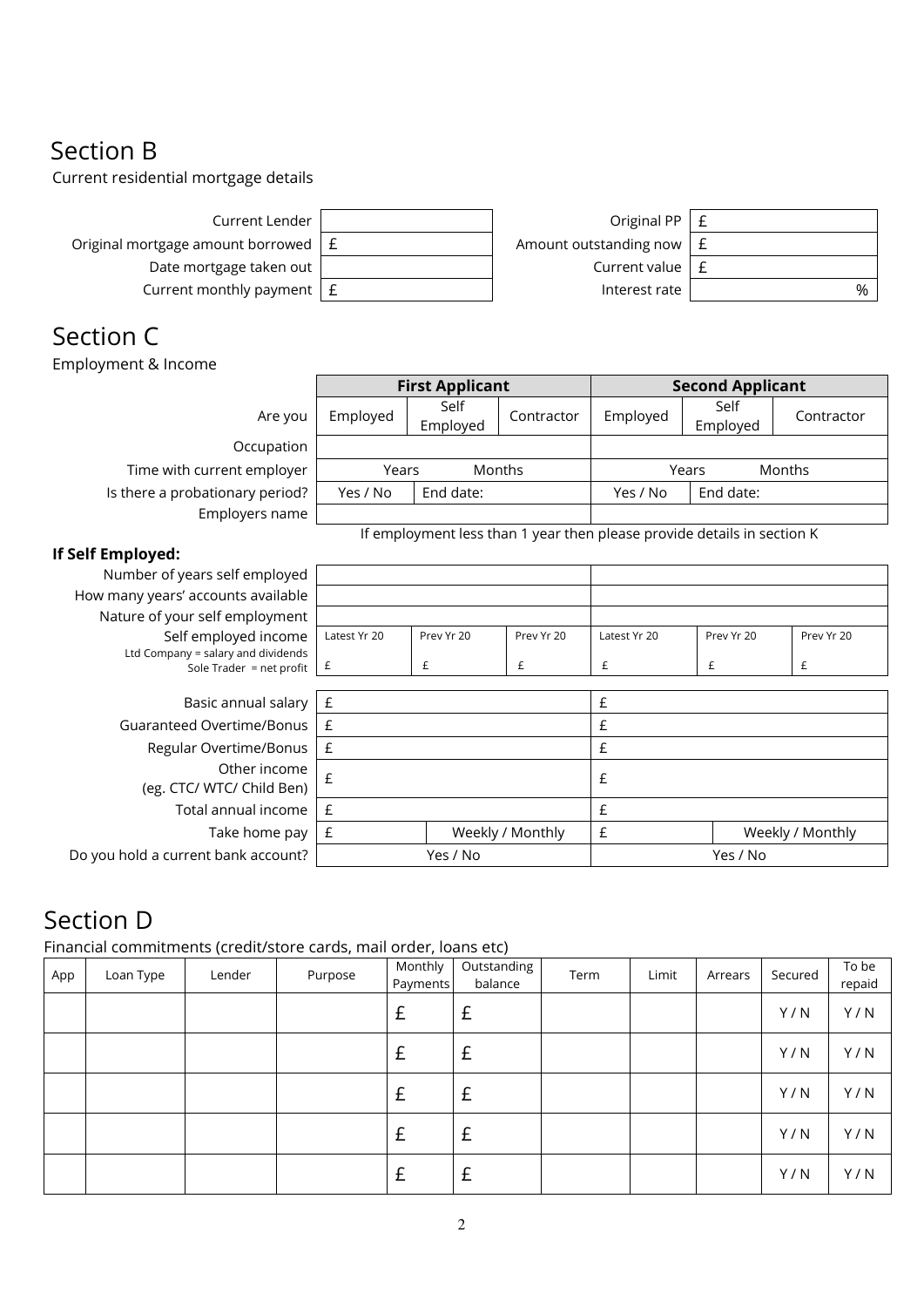# Section E

Details of other properties owned

| Please complete this section if you already own, or are about to own, properties other than your main residence i.e buy to lets/holiday homes |                          |                     |                                    |                                 |               |                                               |  |  |
|-----------------------------------------------------------------------------------------------------------------------------------------------|--------------------------|---------------------|------------------------------------|---------------------------------|---------------|-----------------------------------------------|--|--|
| Property<br>address                                                                                                                           | Estimated<br>value $(E)$ | Current loan<br>(E) | Monthly<br>mortgage<br>payment (£) | Monthly<br>rental income<br>(f) | Lender's name | $\sqrt{}$ if to be<br>repaid at<br>completion |  |  |
|                                                                                                                                               |                          |                     |                                    |                                 |               |                                               |  |  |
|                                                                                                                                               |                          |                     |                                    |                                 |               |                                               |  |  |

## Section F

Credit history (If Yes please provide full details below)

|                                                                                                                              | <b>First Applicant</b> | <b>Second Applicant</b> |
|------------------------------------------------------------------------------------------------------------------------------|------------------------|-------------------------|
| Have you ever had a property repossessed?                                                                                    | Yes / No               | Yes / No                |
| Have you ever been convicted of, or are you currently<br>being charged with, any offence other than a driving<br>conviction? | Yes / No               | Yes / No                |
| Have you ever had an application declined on this or<br>any other property, or been refused credit?                          | Yes / No               | Yes / No                |
| Have you ever taken out any payday loans?                                                                                    | Yes / No               | Yes / No                |

**Details**

# Section G

If yes please provide details below

| Have you fallen into arrears with a mortgage or other<br>loan in the last 24 months?         |        | Yes / No | Yes / No   |
|----------------------------------------------------------------------------------------------|--------|----------|------------|
| Have you ever had a CCJ or Default, or made<br>arrangements with your creditors?             |        | Yes / No | Yes / No   |
| Have you ever been declared Bankrupt or made formal<br>agreements with your creditors (IVA)? |        | Yes / No | Yes / No   |
|                                                                                              |        |          |            |
| <b>Type</b>                                                                                  | Amount | Date reg | Date satis |
| CCJ/DF/Arrears/Bankruptcy                                                                    |        |          |            |
| CCJ/DF/Arrears/Bankruptcy                                                                    |        |          |            |
| CCJ/DF/Arrears/Bankruptcy                                                                    |        |          |            |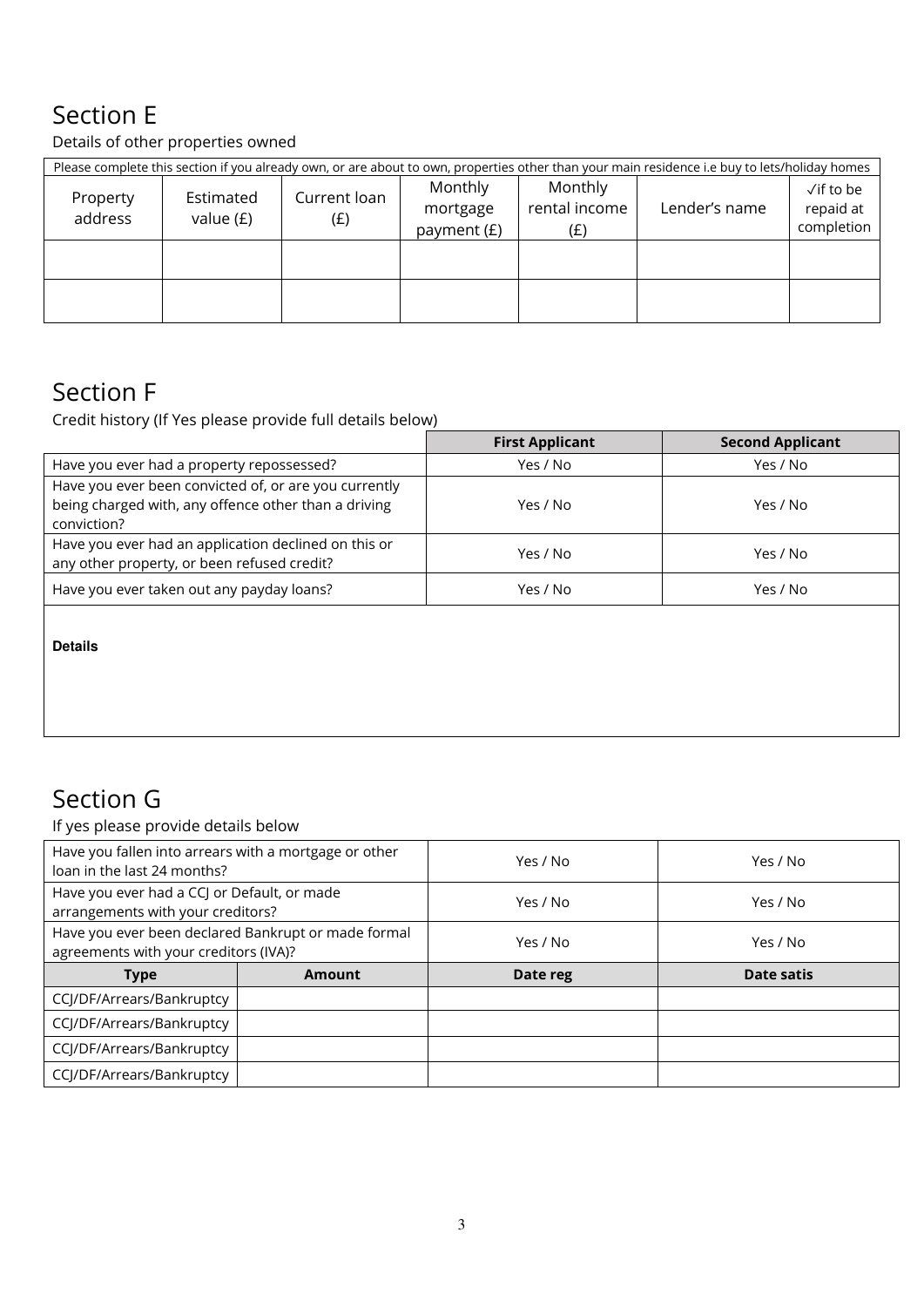### Section H

| New mortgage details                         |                                              |  |  |               |                                               |            |                                 |                       |                                      |       |  |
|----------------------------------------------|----------------------------------------------|--|--|---------------|-----------------------------------------------|------------|---------------------------------|-----------------------|--------------------------------------|-------|--|
| Are you looking to                           | Move home                                    |  |  |               |                                               | Remortgage |                                 | Buy to let purch/remo |                                      |       |  |
| (please circle)                              | Buying a 2 <sup>nd</sup> property to live in |  |  |               |                                               |            | Buying for the first time (FTB) |                       |                                      |       |  |
| Address of property to be mortgaged          |                                              |  |  |               |                                               |            |                                 |                       |                                      |       |  |
|                                              |                                              |  |  |               |                                               |            |                                 |                       | Postcode:                            |       |  |
| Purchase price / value (if remortgage)       | $\pounds$                                    |  |  |               |                                               |            | Rental income                   | £                     |                                      |       |  |
| Mortgage required                            | $\pmb{\mathsf{E}}$                           |  |  |               |                                               |            | Term required                   |                       |                                      | years |  |
| Deposit available                            | £                                            |  |  |               | Source of deposit                             |            |                                 |                       |                                      |       |  |
| Date purchased                               |                                              |  |  |               | Original purchase date of<br>security address |            |                                 |                       |                                      |       |  |
| Purpose of additional funds<br>if remortgage |                                              |  |  |               |                                               |            |                                 |                       |                                      |       |  |
| Type of Mortgage (please circle)             |                                              |  |  | Interest Only | Capital & Interest                            |            |                                 |                       |                                      |       |  |
| If Mixed, please enter amounts               | $\mathbf{f}$                                 |  |  |               | £                                             |            |                                 |                       |                                      |       |  |
| Contact details for valuation                |                                              |  |  |               |                                               |            |                                 |                       |                                      |       |  |
| Solicitor details                            |                                              |  |  |               |                                               |            |                                 |                       |                                      |       |  |
| House type (circle)                          | Detached                                     |  |  | Semi          | Terrace                                       |            | Bungalow                        | Flat                  | Number of storeys:<br>On what floor: |       |  |
| House type                                   | <b>Beds</b>                                  |  |  | Reception     | Kitchen                                       |            | Bathrooms                       |                       | Garage                               |       |  |
| Year built                                   |                                              |  |  |               |                                               |            | Ex local/ MOD                   |                       | Yes / No                             |       |  |
|                                              |                                              |  |  |               |                                               |            |                                 |                       |                                      |       |  |

### Section I

CUSTOMER DECLARATIONS

#### **To the best of my/our knowledge and belief the answers given are true, and all material information as required has been disclosed Declaration – Credit Reference Authority**

I/we agree that Manor Mortgages may carry out a credit reference on me/us. I/we understand that the files of a licensed credit reference agency will be searched and that they will keep a record of the search(es). I/we understand that this information may be used by other lenders in assessing applications made by myself or other members of my household and for occasional debt tracing and fraud prevention.

**Joint applications – where one party is not present:** I confirm that I am authorised to act for all applicants in providing information to Manor Mortgages and that I have the authority to consent to a credit search being carried out on the other applicants.

**Signatures** 

| <b>Applicant 1</b> | Date | <b>Applicant 2</b> | <b>Date</b> |
|--------------------|------|--------------------|-------------|
|                    |      |                    |             |

#### **To be completed by the Introducer/Broker/Intermediary**

DATA PROTECTION : We will treat personal information as private and confidential (present and former customers) except where disclosure is made at their request or with your consent in relation to arranging your mortgage or any associated insurance. By signing this document you are confirming that you are authorised to act for all applicants and that you are providing written authority for us, the packager , and/or selected lender(s) to undertake credit searches on this and any other applicant or guarantor in order to process and assess their mortgage application. Such credit searches will appear on your clients credit report and could have an effect on their credit rating. We would also explain that your clients have a right of access to any data that we hold about you under the Data Protection Act. We would also advise you that your files may be made available to the Financial Conduct Authority and for compliance monitoring in relation to the ongoing authorisation and regulation of this firm under the Financial Services and Markets Act.

#### **Introducer Signature Date**

The fee for our product research and placement service is £49. This is payable when you submit the AIP and is not refundable. Manor Mortgages is a trading style of Manor Mortgages Solutions Ltd.